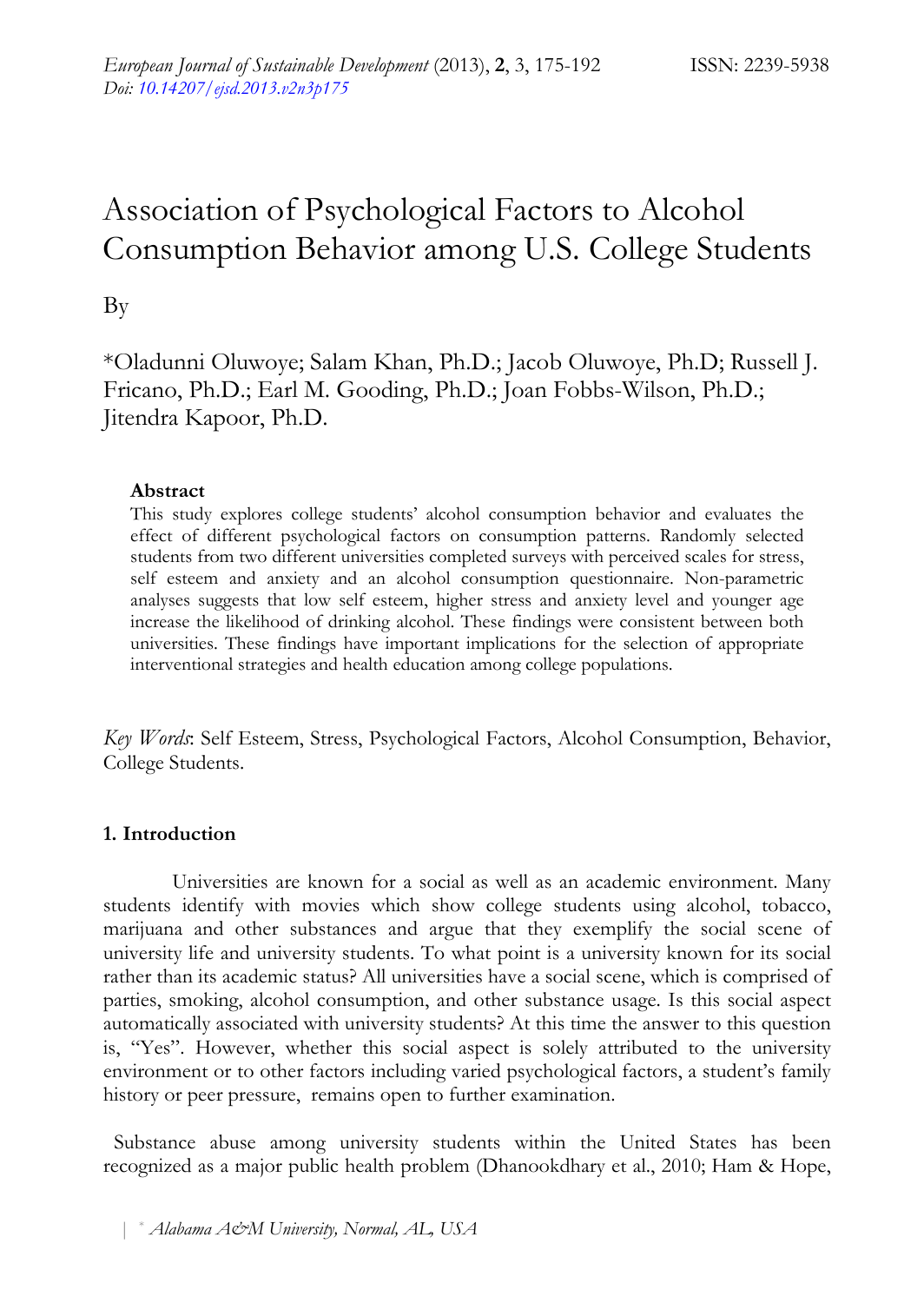2003) and associated with adverse consequences of suicide, negative educational outcomes, criminal behaviors, psychological difficulties, and severe drug abuse (Windle, 2003). An understanding of the psychological factors and other issues that place university students at greater risk for substance usage and abuse (SUA) is critical for the development of effective intervention and preventative measures. Smoking behavior is the starting point of all these kinds of high risk behavior.

The use of tobacco among university students has been of concern due to the underlying issues that may arise from adverse use. Recent studies have shown that there are high rates of smoking in university students in the United States of America. Smoking has decreased in all age groups except the 18-24 age groups which are the primary age range for university students (Rigotti, Morgan, & Wechsler, 2005). University students are more prone to trying or experimenting with various tobacco substances and are at high risk of developing lifelong addictions (Rigotti, Lee, & Wechler, 2000).

Alcohol consumption and addiction among university students has also been identified as a critical public health issue over the recent years (Patterson, Lerman, Kaufmann, Neuner, & Audrain-McGovern, 2004). Consequently there is a critical need to understand why university students are at higher risk for abuse of all substances at levels of education of twelve or more years.

Deas and Thomas (2002) define psychological factors as "patterns of thought and behavior that exist along a continuum in the general population – including for example, personality traits, self-esteem, and coping skills" (p.1). Psychological factors are generally related to behaviors and thought patterns that may influence drug and alcohol use and smoking behavior. Deas and Thomas (2002) further noted that stressful and/or traumatic events also suggest an increased risk for developing smoking behavior. These findings were made evident by Kilpatrick, Acierno, Saunders, Resnick, Best & Schnurr (2000); their research found that adolescents who witnessed and experienced stressful, violent, or traumatic situations were more inclined to experiment with various substances such as smoking, alcohol and other drugs.

For university students the value of friendships and social aspects can compensate for lack of family structure within the university environment. There is a major shift from parental influence to peer influence once students enter into college, to which friendships can allow for and determine levels of self-esteem and self- worth (Hartup, 1999).

Peer pressure, in particular, has been linked to substance usage in adolescents and has also been linked to high-risk behavior (Deas & Thomas, 2002; Santor, Messervey, & Kusumakar, 2000). The quality of the relationship between university students and their peers, as well as the type of peers they associate with, play important roles in aiding or impeding their current and future functioning. Although research has suggested that peer pressure is directly correlated to the consumption and use of illicit substances and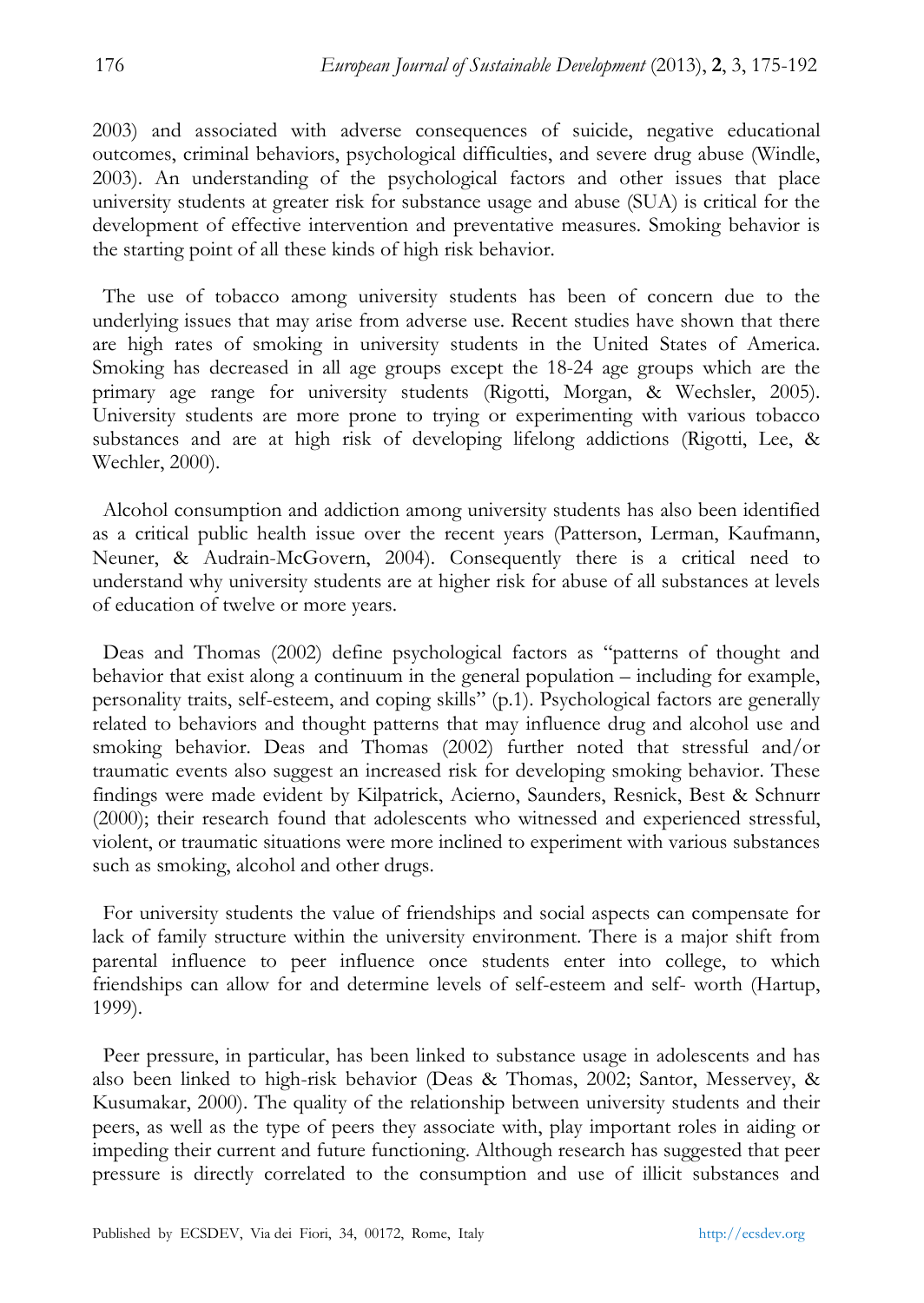misconduct behaviors, peer pressure also has an effect on other areas also, such as family relationships and level of involvement in school (Clasen & Brown, 1986). Further, certain aspects of peer relations are unique to the culture and environment in which they exist.

# **2. Purpose of the Study**

The purpose of this study is to evaluate and understand the psychological factors behind alcohol consumption behavior of undergraduate students. The rationale for studying this population is based on the fact that full-time undergraduate students are likely to have a high usage rate of substances, which includes alcohol consumption; this may ultimately lead to adverse consequences. This study explored college students' alcohol consumption behavior and identifies the effect of different psychological factors. The use of psychological theories can be linked to structured intervention and prevention programs which could be implemented in universities throughout the United States.

# **3. Research Methodology**

The participants of this study included a sample of approximately 250-300 undergraduate students at Alabama A&M University (AAMU) and the University of Alabama at Birmingham (UAB). AAMU is a Historically Black College and University (HBCU) in Normal, Alabama within the Huntsville Metropolitan Statistical Area. AAMU has an enrollment of approximately 5,800 students. UAB, which is located within the Birmingham, Alabama MSA, is a Predominately White Institution (PWI). UAB has an enrollment of approximately 17,500 students. Both universities have culturally diverse populations.

The following variables were used in this study: information about alcohol consumption behavior, self esteem levels, anxiety levels; stress levels and age.

1. Demographics Form: Participants were required to provide information about their age, gender, ethnicity, residence, family income and parents' education on the questionnaire but not their names;

2. Survey: The survey used in this study was developed by the World Health Organization to collect information on the use of alcohol. Research by Atowi, Mungla, Ndunga'u, Kinoti & Ogot (2011) and Peltzer, Malaka, & Phaswana (2002) have both reported using the Model Core Questionnaire to obtain information with respect to tobacco. The participants was asked, (ii) what they have used over the past 30 days, (iii) average amount consumed per episode, (iv) reasons for use, (v) side effects experienced when alcohol consumption, (vi) parents' knowledge of use, (vii) change in consumption patterns upon entering university, (viii) other family members consumption;

3. The Rosenberg Self-Esteem Scale (SES): The SES developed by Roseburg (1965) was used to measure the participants' level of self-esteem. The scale is a ten item Likert scale with items answered on a four-point scale (strongly agree to strongly disagree). Scores range from 10-40 with higher scales corresponding to higher selfesteem. The internal consistency is a Cronbach Alpha of 0.77;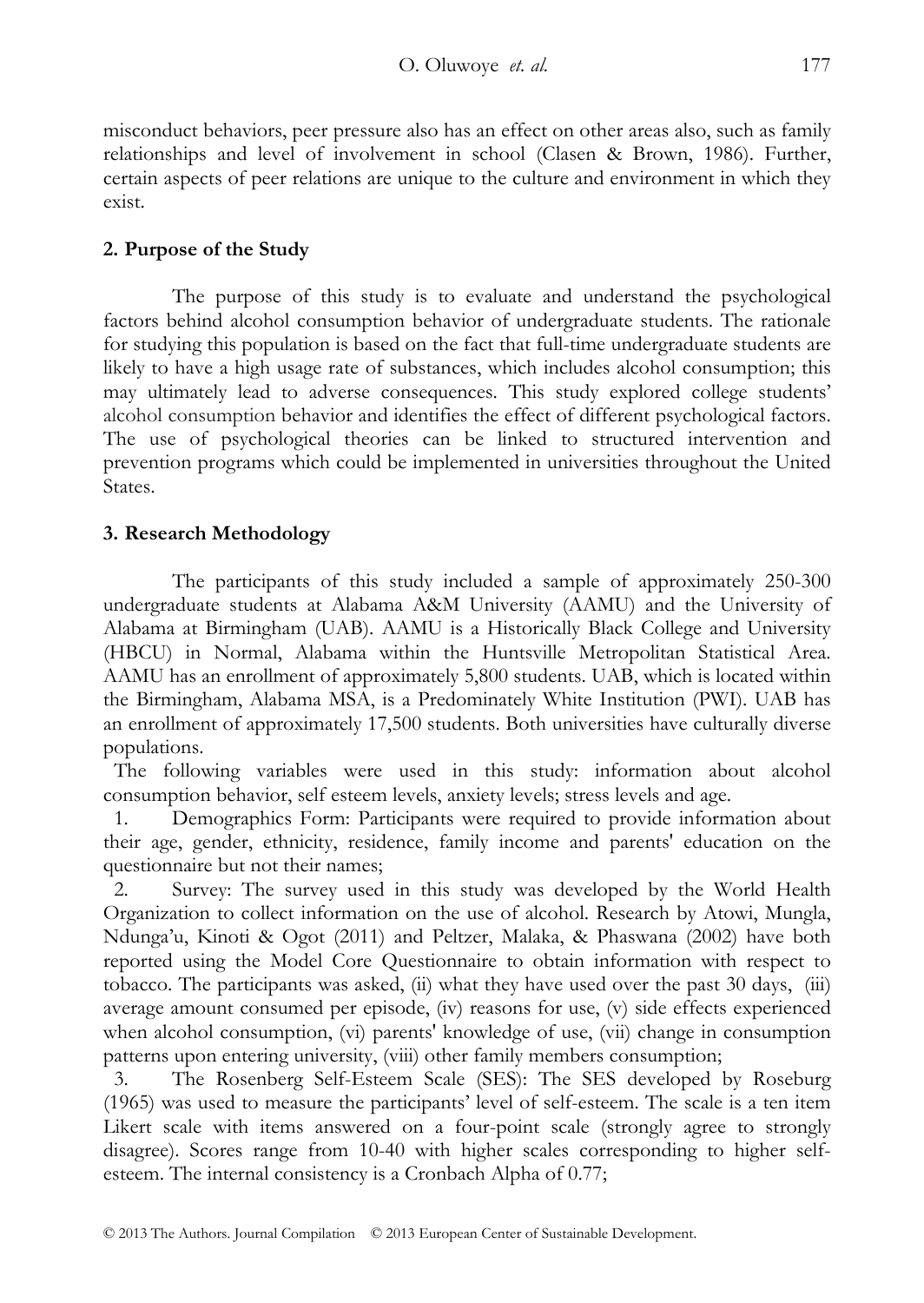4. The Perceived Stress Scale (PSS): The PSS is a 10-point scale based upon the participants' feelings and thoughts over the previous month (Cohen, Kamarck, & Mermelstein, 1983). The scale employs responses on a 4-point Likert Scale (never to very often). The coefficient alpha reliability for the four-item PSS was 0.72. The test-retest over a two month time frame was 0.55; and

5. Taylor Manifest Anxiety Scale: The Taylor Manifest Anxiety Scale (Taylor, 1953) is a 50 item true or false scale. It was subsequently used as a general indicator of anxiety. True or false responses are used, and the replies indicating anxiety are counted, giving a score from 0 to 50, with higher scores representing higher levels of anxiety. The coefficient alpha reliability was 0.70 from a sample of graduate students. Taylor (1953) reported the retest correlations of 0.89, 0.82, and 0.81 over three weeks, five months, and nine to seventeen months (Livneh & Redding, 1986).

Participants were asked to complete the demographics form. Survey participants also completed the Youth Survey Questionnaire to assess the alcohol consumption behavior. The SES was being used to evaluate the respondent's own self-esteem. The PSS was being served as an additional scale to measure stress among students.

Each participant was provided with an informed consent form before participating in the study. This form was stored at the respective university's Institutional Review Board (IRB). Participants were required to show a valid university identification card to ensure that they were actually full-time, undergraduate students at both facilities. Once the study has been completed and turned into the proctor, each participant was thanked for willingly participating in the study and then debriefed regarding the purpose and objectives of the study.

The Statistical Analysis System (SAS) program was used to obtain descriptive and non parametric inferential analysis of the data. Spearman Rank Order Correlations were also used to determine the strength of the association between the variables. The initial hypothesis was that there is no association between alcohol consumption behavior and psychological factors.

## **4. Data Analysis for Alabama A&M University (AAMU) participants**

#### **4.1 Self Esteem**

 The authors analyzed the data to measure the association between the alcohol consumptions and self esteem levels among AAMU students. The scatter plot indicated in Figure 1 shows that many respondents with high self esteem did not report alcohol consumption (designated as 2). By using Spearman Rank Order Correlation we can see that alcohol consumption and self esteem have a significant weak positive correlation and the Spearman Rank order correlation is 0.118141. According to this test, higher self esteem is associated with not drinking alcohol (see Table 1).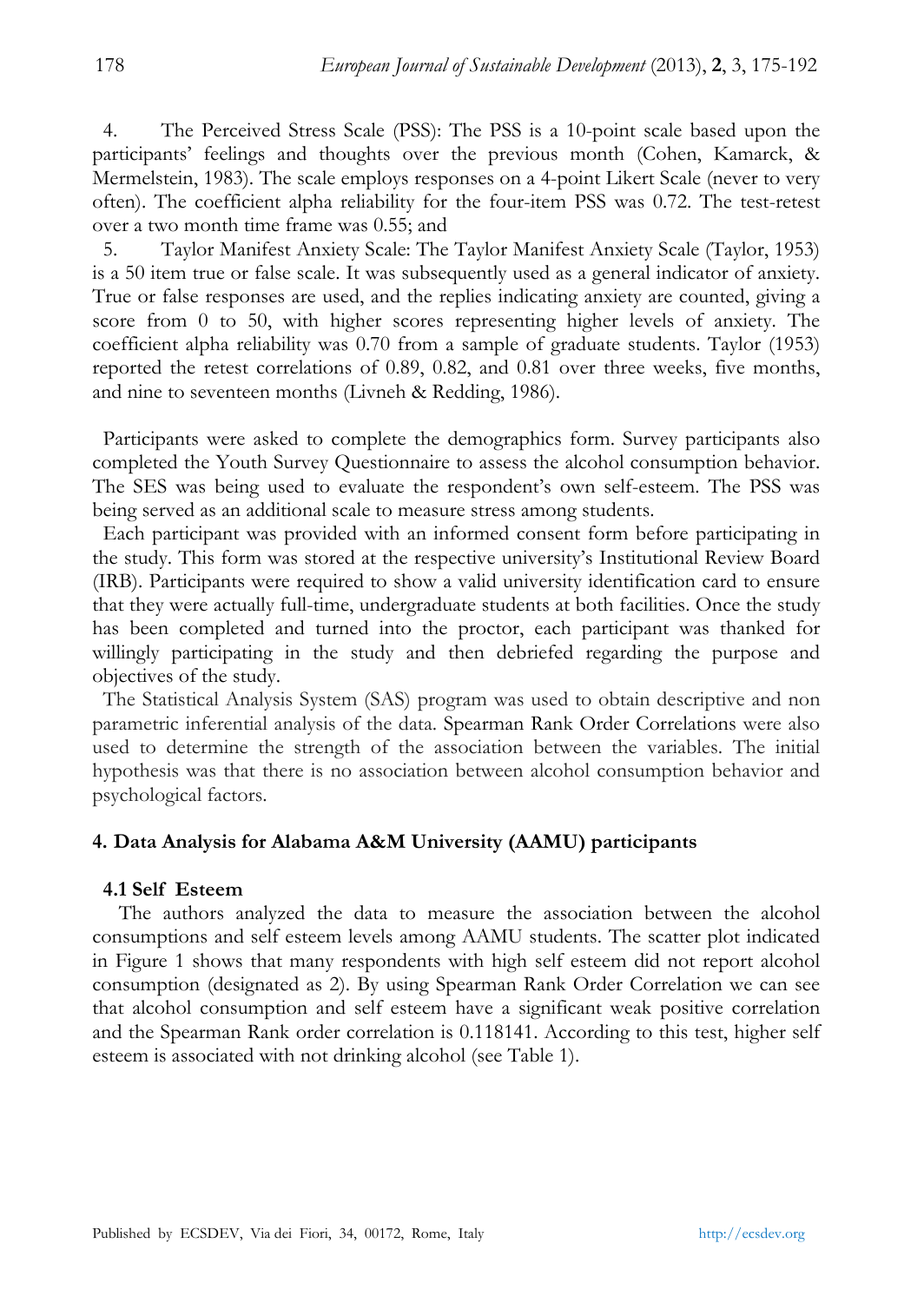

 **Figure 1.** *Scatter plot of alcohol consumption and self esteem among AAMU participants.* 

**Table 1.** Spearman Rank Order Correlation between Alcohol Consumption and Self Esteem among AAMU Participants

| Variable            | <b>Alcohol Consumption</b> | <b>Self Esteem</b> |  |
|---------------------|----------------------------|--------------------|--|
| Alcohol Consumption | 1.0                        | 0.118141           |  |
| Self Esteem         | 0.118141                   | I ()               |  |
|                     |                            |                    |  |

Correlations are significant at  $p < 05000$ .

# **4.2 Stress**

 The authors next analyzed the association between the alcohol consumption and stress levels. The scatter plot in Figure 2 shows that respondents with higher stress levels are more likely to drink alcohol (which is designated as 1) than the respondents with lower stress levels. Table 2 lists the Spearman Rank Order Correlation values. By using Spearman Rank Order Correlation we can see that alcohol consumption and stress have significant negative correlation with a correlation of -0.213009. This indicates that higher stress levels are associated with alcohol consumption.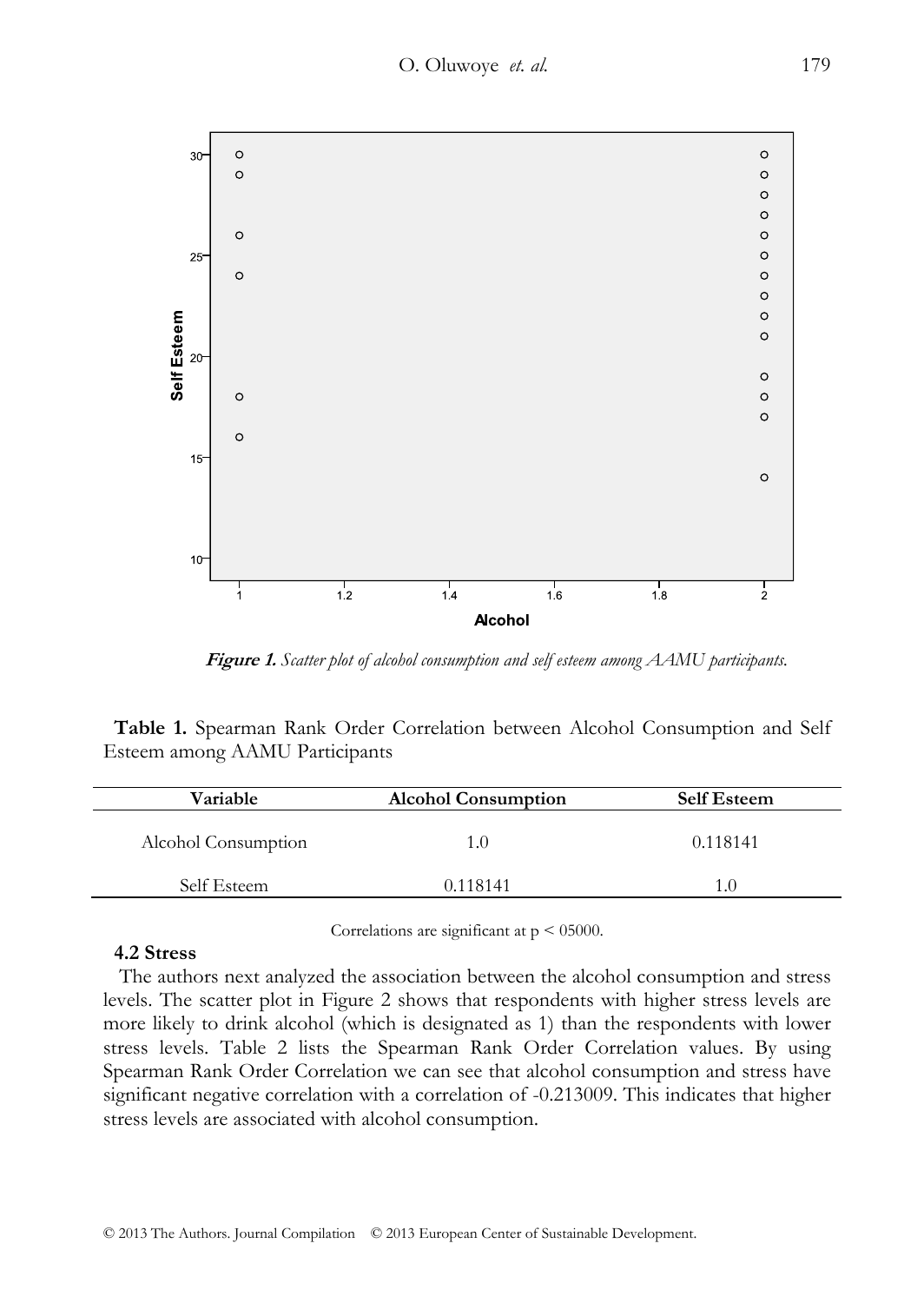

 **Figure 2.** *Scatter plot of alcohol consumption and stress among AAMU participants.* 

**Table 2.** Spearman Rank Order Correlation between Alcohol Consumption and Stress among AAMU Participants

| Variable            | <b>Alcohol Consumption</b> | <b>Stress</b> |
|---------------------|----------------------------|---------------|
| Alcohol Consumption |                            | $-0.213009$   |
| Stress              | $-0.213009$                |               |

Correlations are significant at p < 05000.

#### **4.3 Anxiety**

The authors also examined the association between the alcohol consumptions and anxiety levels. The scatter plot depicted in Figure 3 shows that respondents with higher anxiety levels are more likely to drink alcohol (depicted as 1) than respondents with lower stress levels. The outcome of the Spearman Rank Order Correlation analysis between alcohol consumption and anxiety is indicated in Table 3. We found a significant and weak negative correlation between these variables of -0.150556. This shows that a higher anxiety level is associated with alcohol consumption.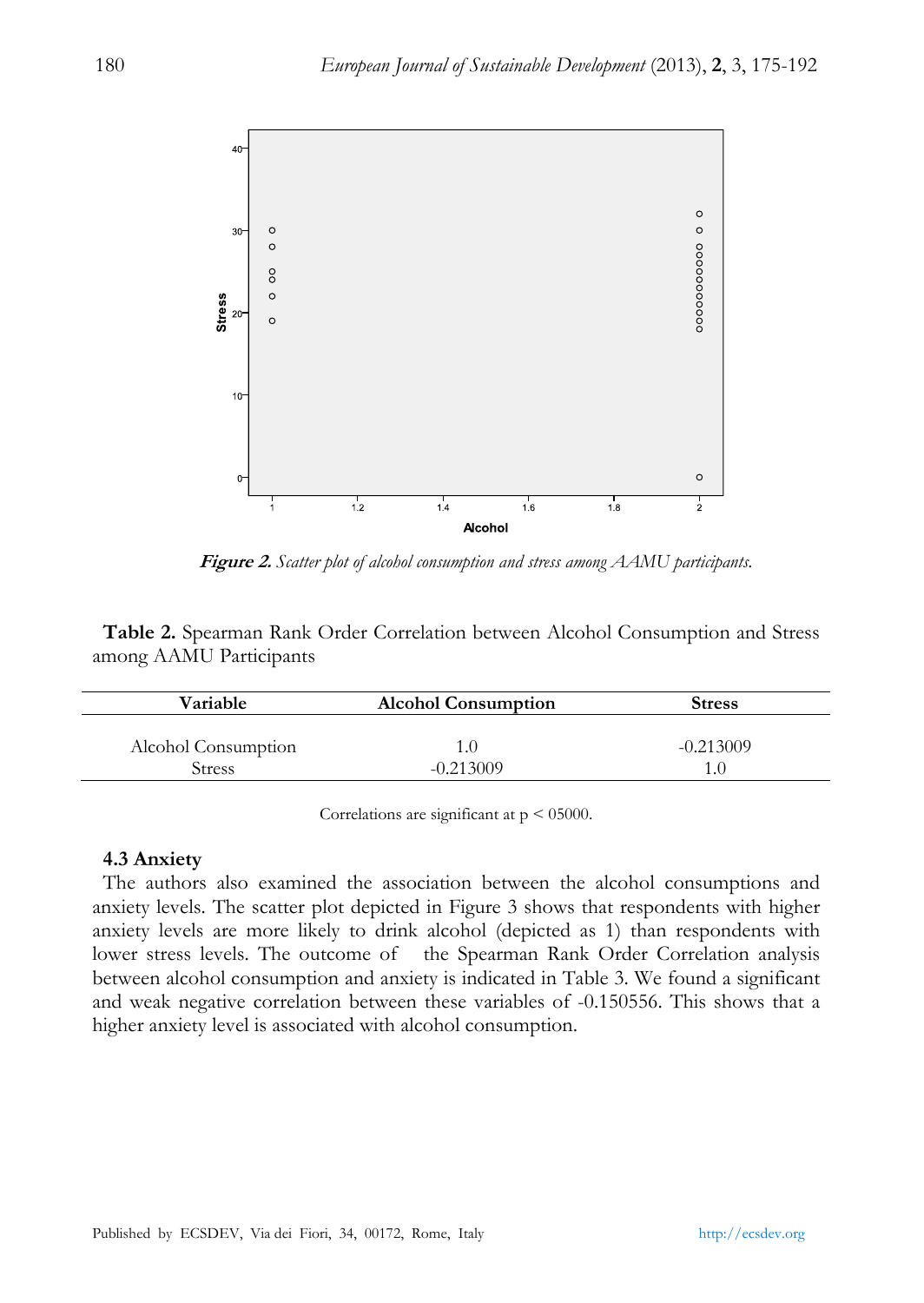

 **Figure 3.** *Scatter plot of alcohol consumption and anxiety among AAMU participants.* 

**Table 3.** Spearman Rank Order Correlation between Alcohol Consumption and Anxiety among AAMU Participants

| Variable                       | Alcohol Consumption | Anxietv     |  |
|--------------------------------|---------------------|-------------|--|
| Alcohol Consumption<br>Anxietv | $-0.150556$         | $-0.150556$ |  |

Correlations are significant at p < 05000.

## **4.4. Age**

The authors also analyzed survey data to examine the association between alcohol consumption and age. The scatter plot indicated in Figure 4 shows that younger respondents are more likely to drink alcohol (which is assigned a value of 1) than older respondents. By using Spearman Rank Order Correlation we can see these variables demonstrate a weak positive correlation of 0.163997. This indicates that younger students are more likely to be associated with higher levels of alcohol consumption than older students.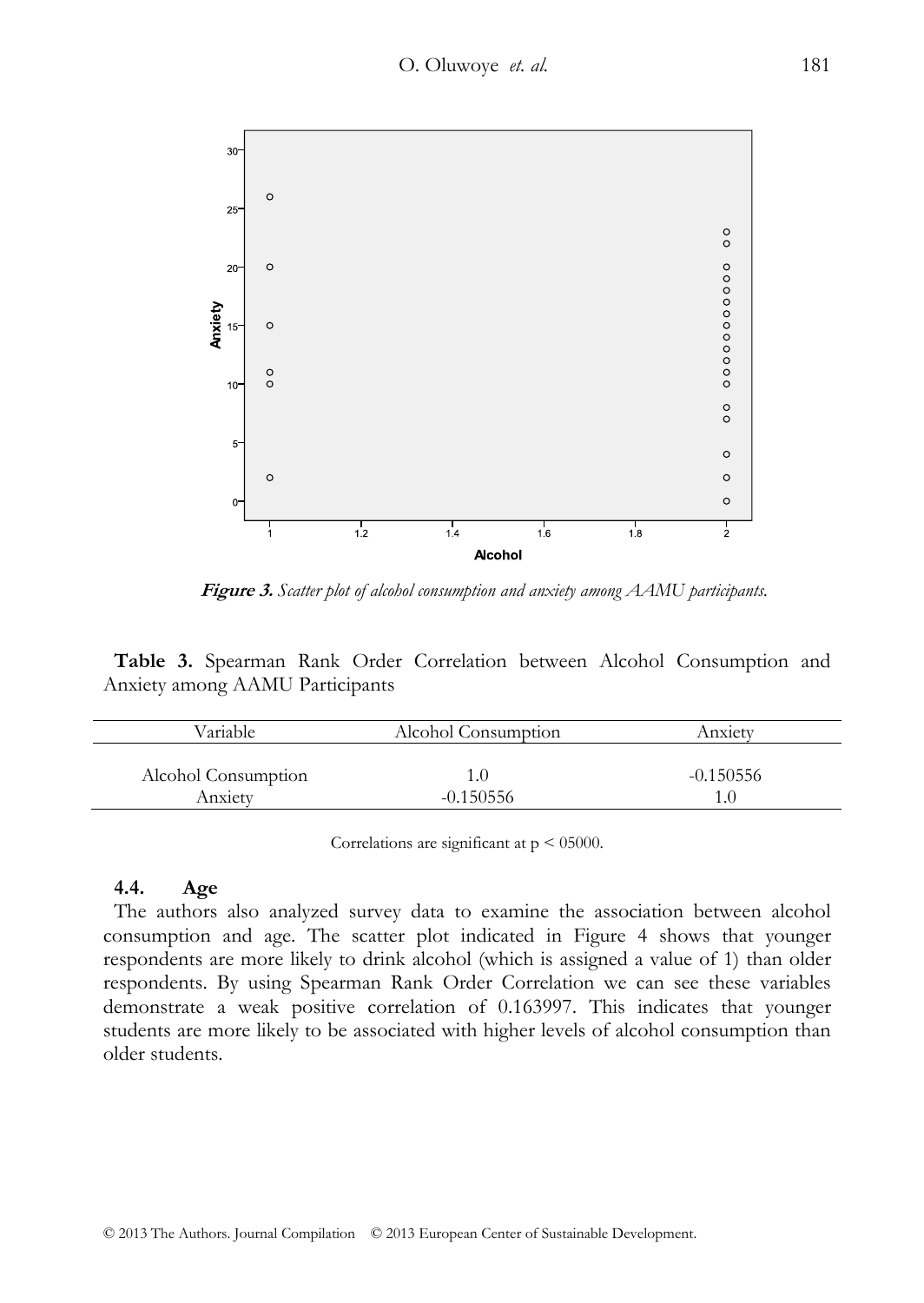

**Figure 4.** *Scatter plot of alcohol consumption and age among AAMU participants.* 

**Table 4.** Spearman Rank Order Correlation between alcohol consumption and age among AAMU participants

|          | Aœe                        |
|----------|----------------------------|
|          | 0.163997                   |
| 0.163997 |                            |
|          | <b>Alcohol Consumption</b> |

Correlations are significant at  $p < 05000$ .

## AAMU Respondents: **Summary Statistical Analysis**

Figures 5, 6 and 7 provide a summary statistical analysis of the distribution of respondent observations using descriptive statistics, a histogram and P-plot for self esteem, anxiety, stress and age. A sample of 50 AAMU students responded to survey. The average age of the AAMU respondent is 22 years, ranging from 18 to 30 years. The average self esteem level for AAMU respondents is 25.33. AAMU respondents also had mean stress levels of 23.3. The average anxiety level for AAMU respondents is 13.81. In this analysis each variable demonstrated distribution of responses consistent with the correlation analysis.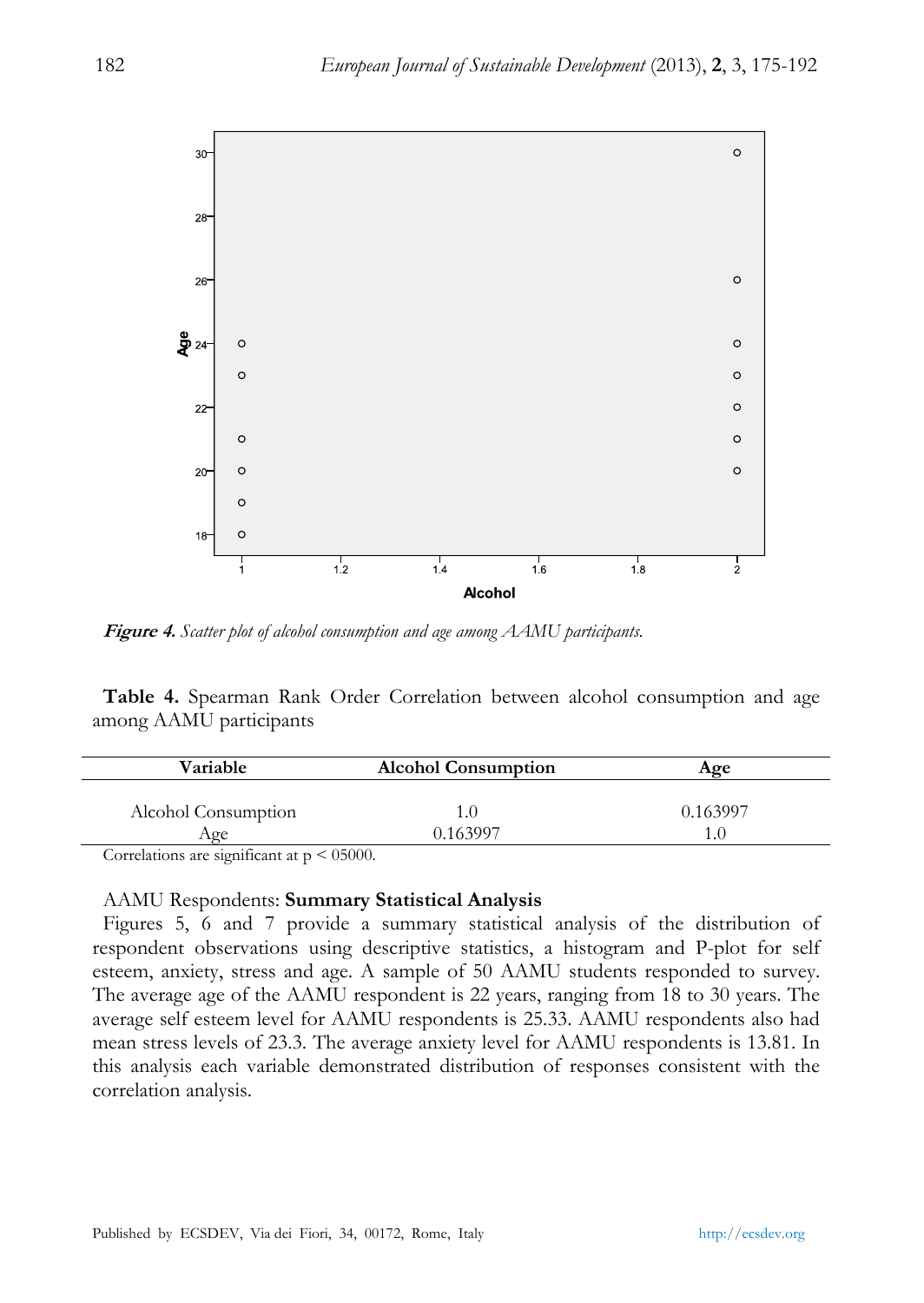

 **Figure 5.** *Selected summary statistics for the variable, Self Esteem, AAMU participants.* 



 **Figure 6.** *Selected summary statistics for the variable, Stress, AAMU participants.*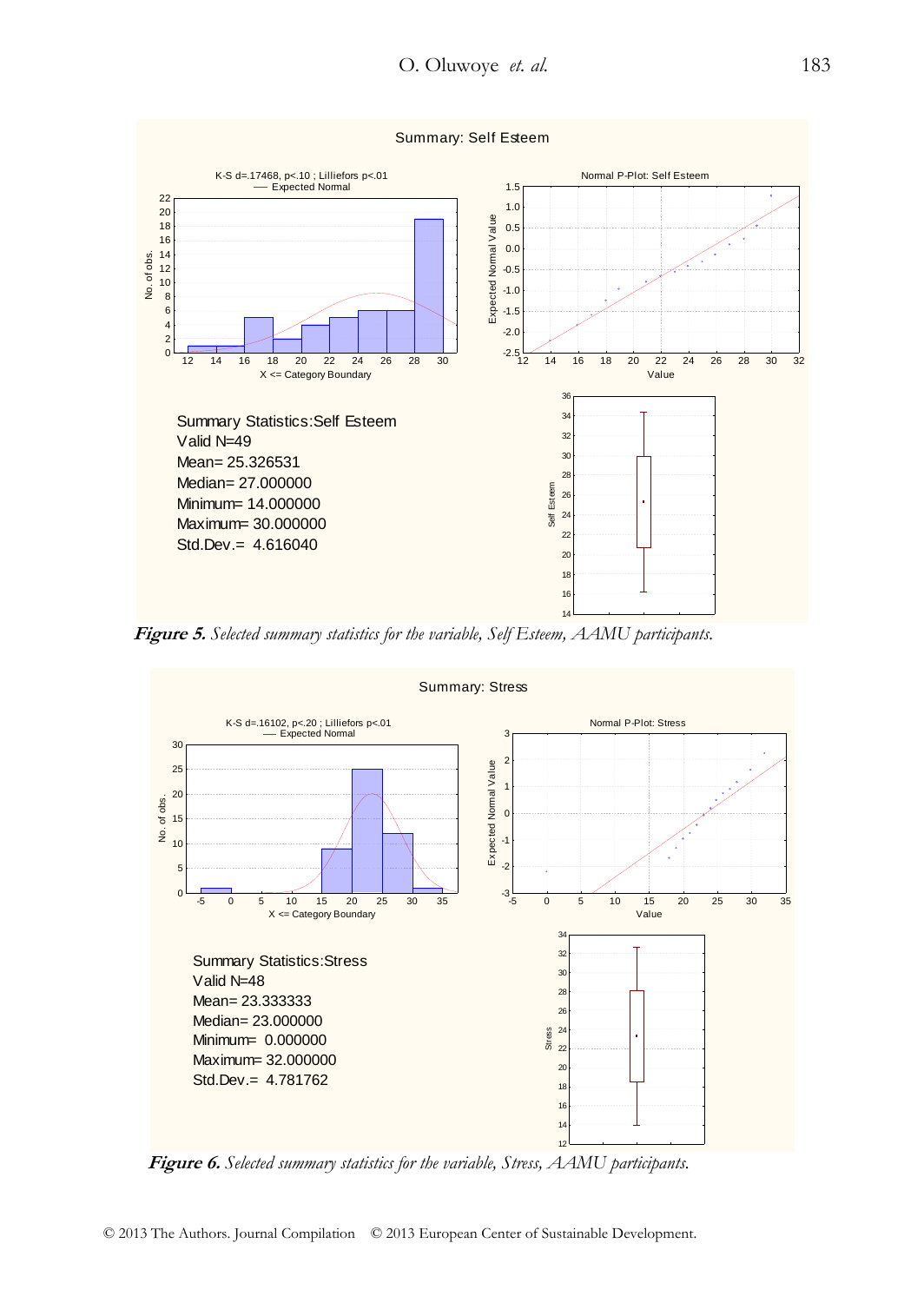

 **Figure 7.** *Selected summary statistics for the variable, Anxiety, AAMU participants.* 



Summary: Age

 **Figure 8.** *Selected summary statistics for the variable, Age, AAMU participants.*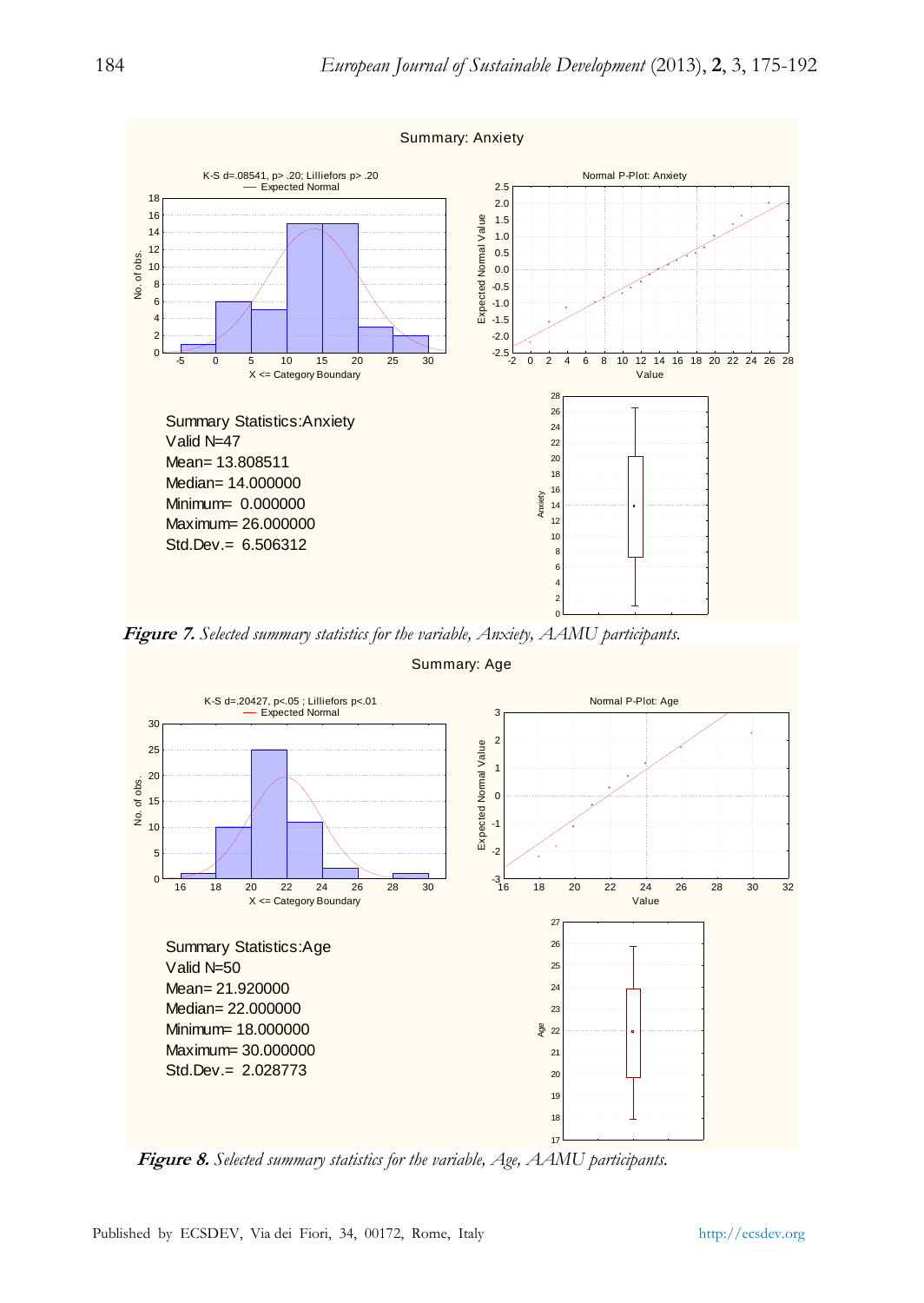# **5. Data analysis for University of Alabama in Birmingham (UAB) participants Self Esteem**

 The authors analyzed the association between the alcohol consumptions and self esteem levels among UAB students. The scatter plot in Figure 9 shows that many respondents with high self esteem do not report drink alcohol (what is indicated as 2). By using the Spearman Rank Order Correlation, as shown in Table 5, we found a significant weak positive correlation between these variables of 0.182086. This shows that higher self esteem is associated with less alcohol consumption.



 **Figure 9.** *Scatter plot of alcohol consumption and self esteem among UAB participants.* 

**Table 5.** Spearman Rank Order Correlation between Alcohol Consumption and Self Esteem among UAB Participants

| Variable            | Alcohol Consumption | Self Esteem |
|---------------------|---------------------|-------------|
| Alcohol Consumption | 1.O                 | 0.182086    |
| Self Esteem         | 0.182086            | 1.0         |

Correlations are significant at  $p < 05000$ .

## **5.1. Stress**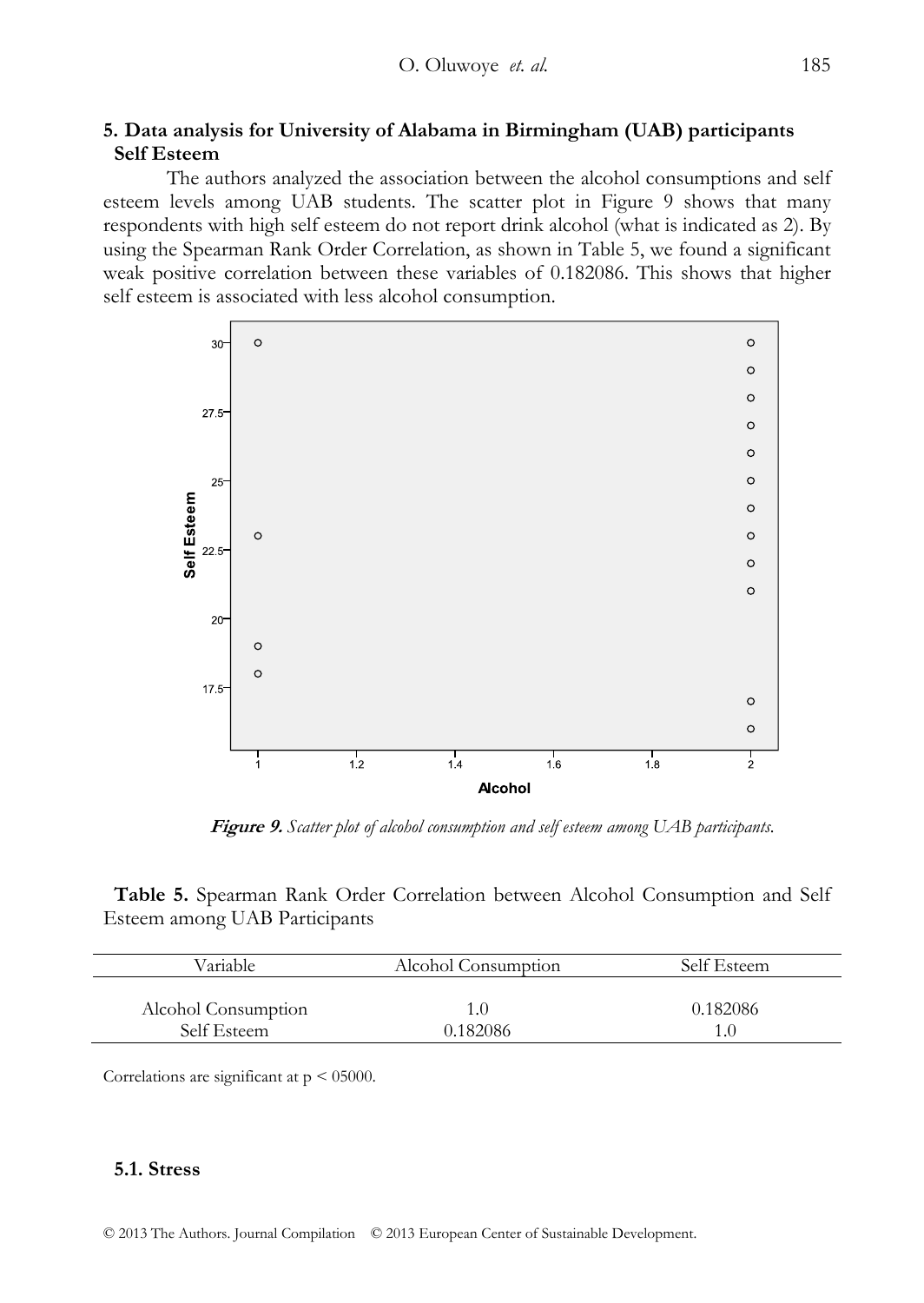The association between the alcohol consumptions and stress levels was next considered. Based upon the scatter plot in Figure 10, respondents with higher stress level were more likely to consume alcohol (Indicated as 1) than the respondents with lower stress levels. The Spearman Rank Order Correlation analysis also indicated that significant negative correlation existed between alcohol use among them and the Spearman Rank order correlation is -0.214342. As in the case of AAMU students, this indicates that higher stress levels are associated with alcohol consumption.



 **Figure 10.** *Scatter plot of alcohol consumption and stress among UAB participants.* 

**Table 6.** Spearman Rank Order Correlation between alcohol consumption and stress among UAB participants

| Variable            | Alcohol Consumption                             | Stress        |
|---------------------|-------------------------------------------------|---------------|
| Alcohol Consumption | 1.0                                             | $-0.214342$   |
| <b>Stress</b>       | $-0.214342$                                     | $1.0^{\circ}$ |
|                     | Correlations are significant at $p \le 05000$ . |               |

#### **5.2. Anxiety**

The scatter plot in Figure 11 depicts the association between the alcohol consumptions and anxiety levels. From Figure 11 it is evident that respondents with higher anxiety levels are more likely to consume alcohol than respondents with lower anxiety levels. The Spearman Rank Order Correlation analysis in Table 7 further supports this finding; anxiety levels and alcohol consumption have a significant weak negative correlation of -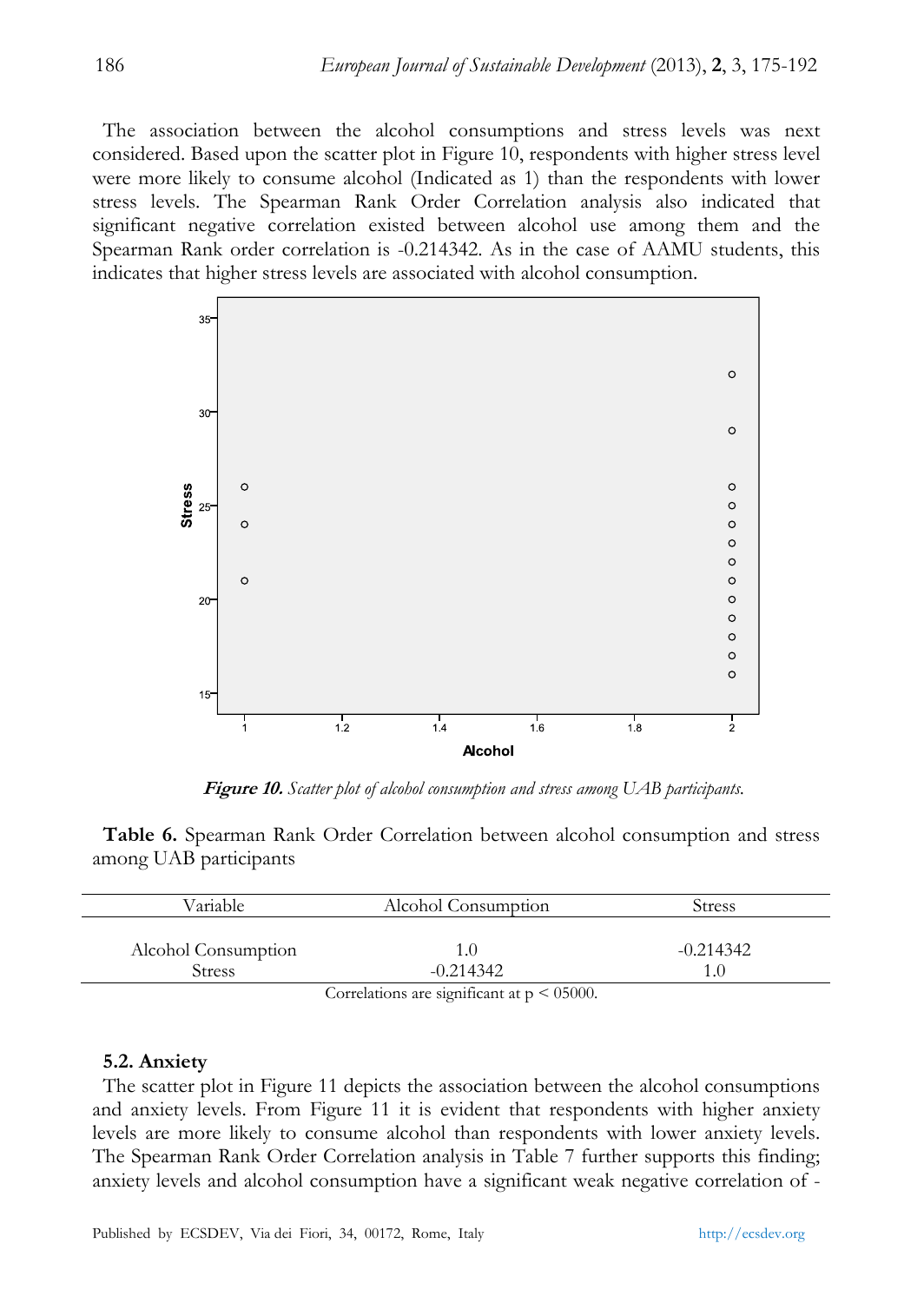0.181192. From this finding we conclude that higher anxiety levels are associated with alcohol consumption.



**Figure 11.** *Scatter plot of alcohol consumption and anxiety among UAB participants.* 

**Table 7.** Spearman Rank Order Correlation between alcohol consumption and anxiety among UAB participants

| Variable            | Alcohol Consumption | Anxietv     |
|---------------------|---------------------|-------------|
| Alcohol Consumption |                     | $-0.181192$ |
| Anxiety             | $-0.181192$         |             |
|                     | $C = 1$             |             |

Correlations are significant at  $p \leq 05000$ .

#### **5.3. Age**

The authors analyzed the data to find the association between the alcohol consumptions and age. The scatter plot from Figure 12 shows that younger respondents are more likely to drink alcohol than older respondents. The Spearman Rank Order Correlation in Table 8 also indicates a weak positive correlation between age and alcohol consumption with a statistic of 0.302951. This shows a greater likelihood of alcohol consumption among younger respondents.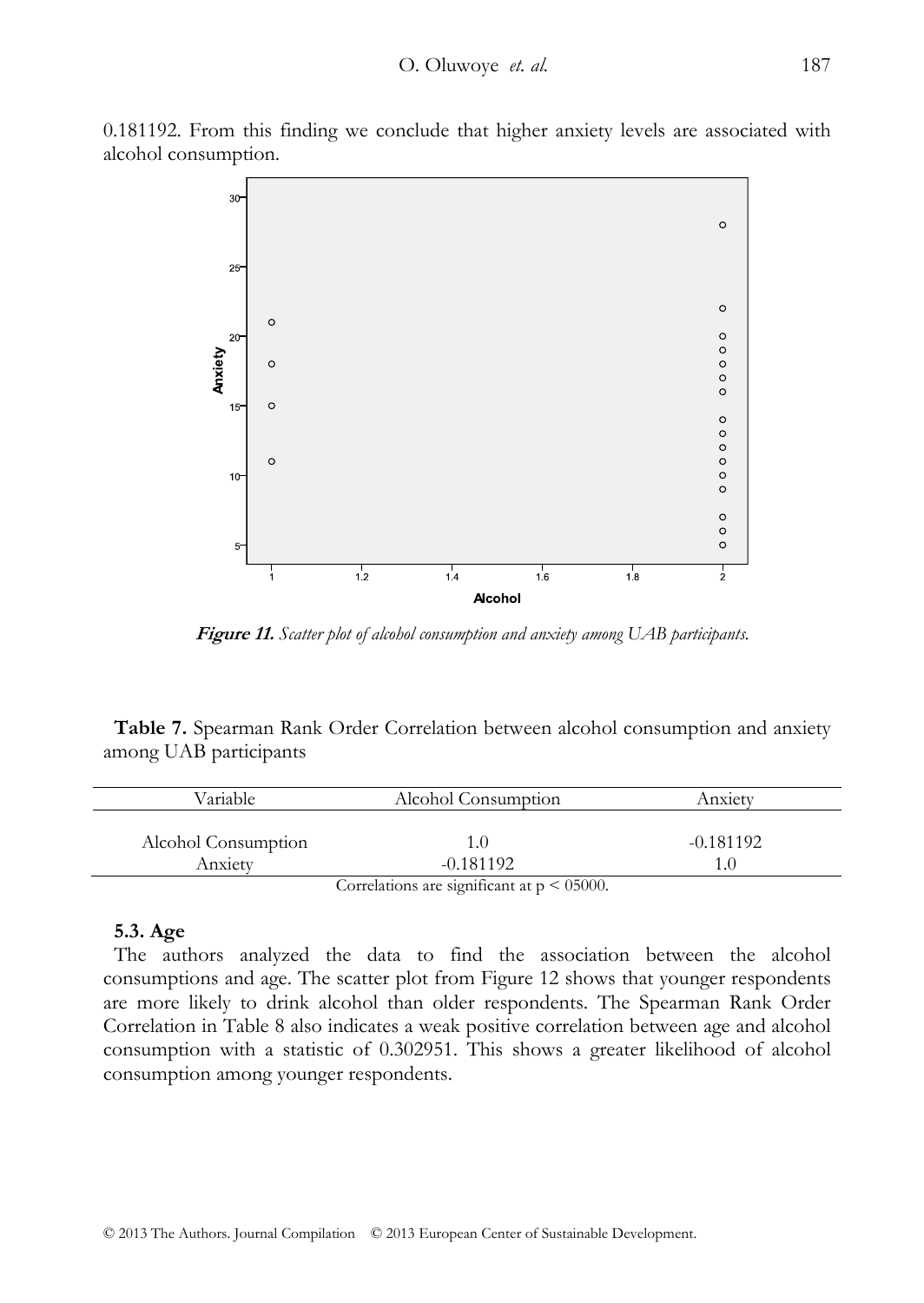

**Figure 12.** *Scatter plot of alcohol consumption and age among UAB participants* 

**Table 8.** Spearman Rank Order Correlation between alcohol consumption and age among UAB participants

| Variable            | Alcohol Consumption | Age      |
|---------------------|---------------------|----------|
| Alcohol Consumption | 1.0                 | 0.302951 |
| Age                 | 0.302951            | 1.0      |

Correlations are significant at  $p \le 05000$ 

UAB Respondents: Summary Statistical Analysis

In a similar manner as the AAMU survey, Figures 13, 14, 15 and 16 provide a summary statistical analysis of the distribution of respondent observations using descriptive statistics, a histogram and P-plot for self esteem, anxiety, stress and age. The UAB survey relied on a sample of 44 respondents. Findings concerning Average Age, Self Esteem, Stress and Anxiety levels were similar to the AAMU subjects. The Average Age of UAB respondents was 21 years within an interval of 18 to 24 years. The Average Self Esteem Level for UAB respondents is 25.61. The Average Stress Level for UAB respondents is 22.66. Average anxiety for UAB respondents is 13.59. As in the case of the AAMU respondents, each variable demonstrated distribution of responses consistent with the correlation analysis.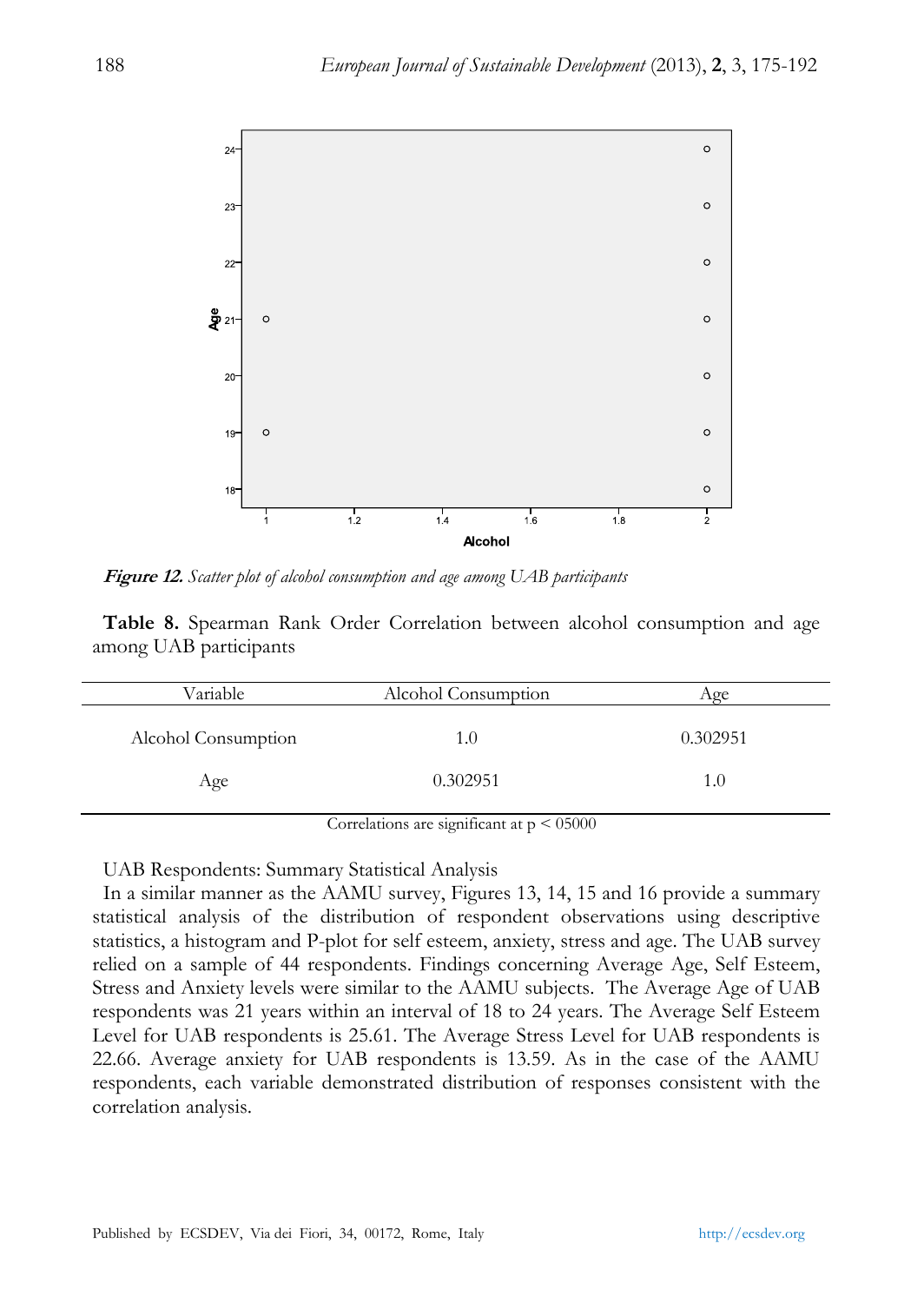

 **Figure 13.** *Selected summary statistics for the variable, Self Esteem, UAB participants.* 



Summary: Stress

 **Figure 14.** *Selected summary statistics for the variable, Stress, UAB participants.*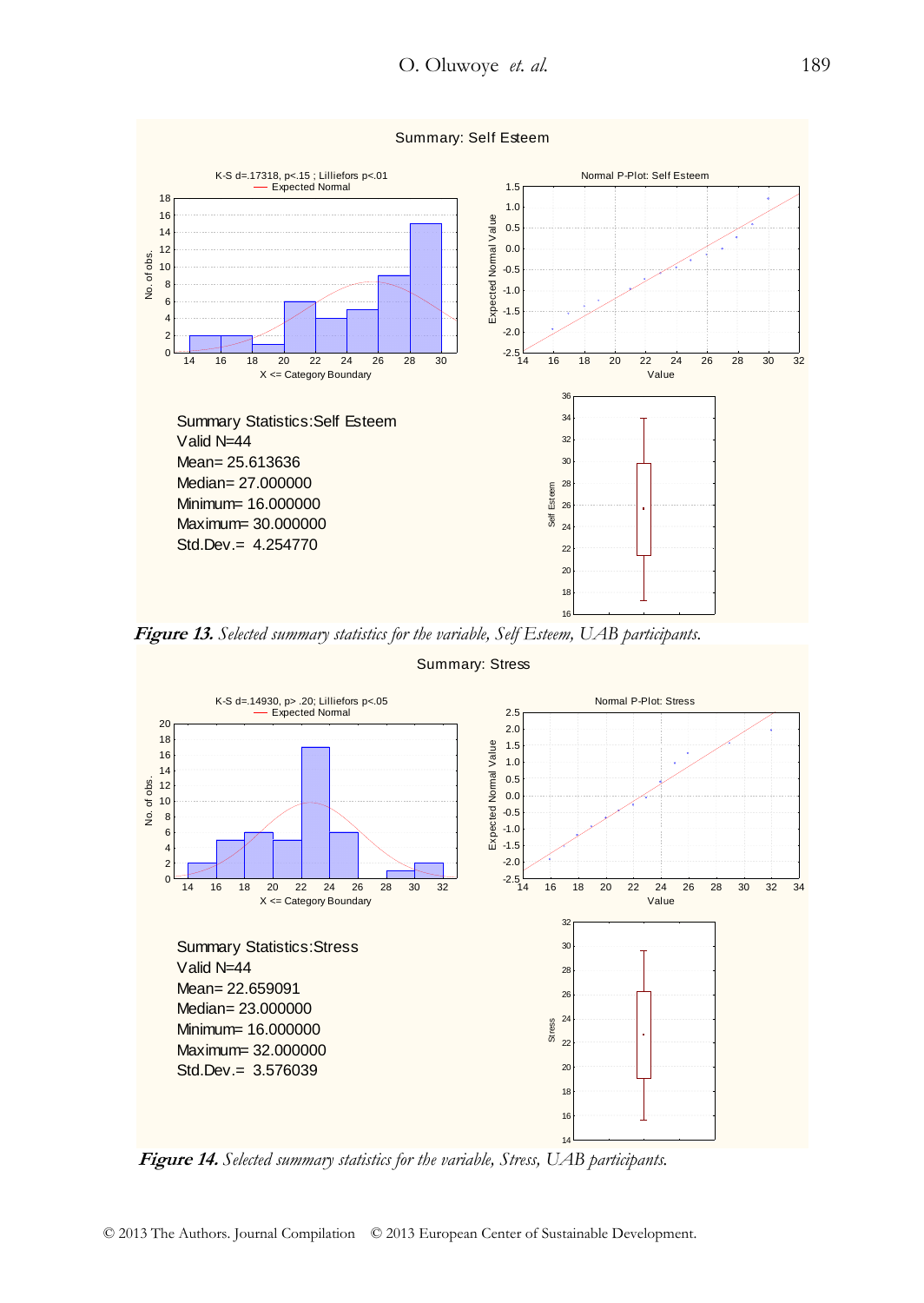

 **Figure 15.** *Selected summary statistics for the variable, Anxiety, UAB participants.* 



 **Figure 16.** *Selected summary statistics for the variable, Age, UAB participants.*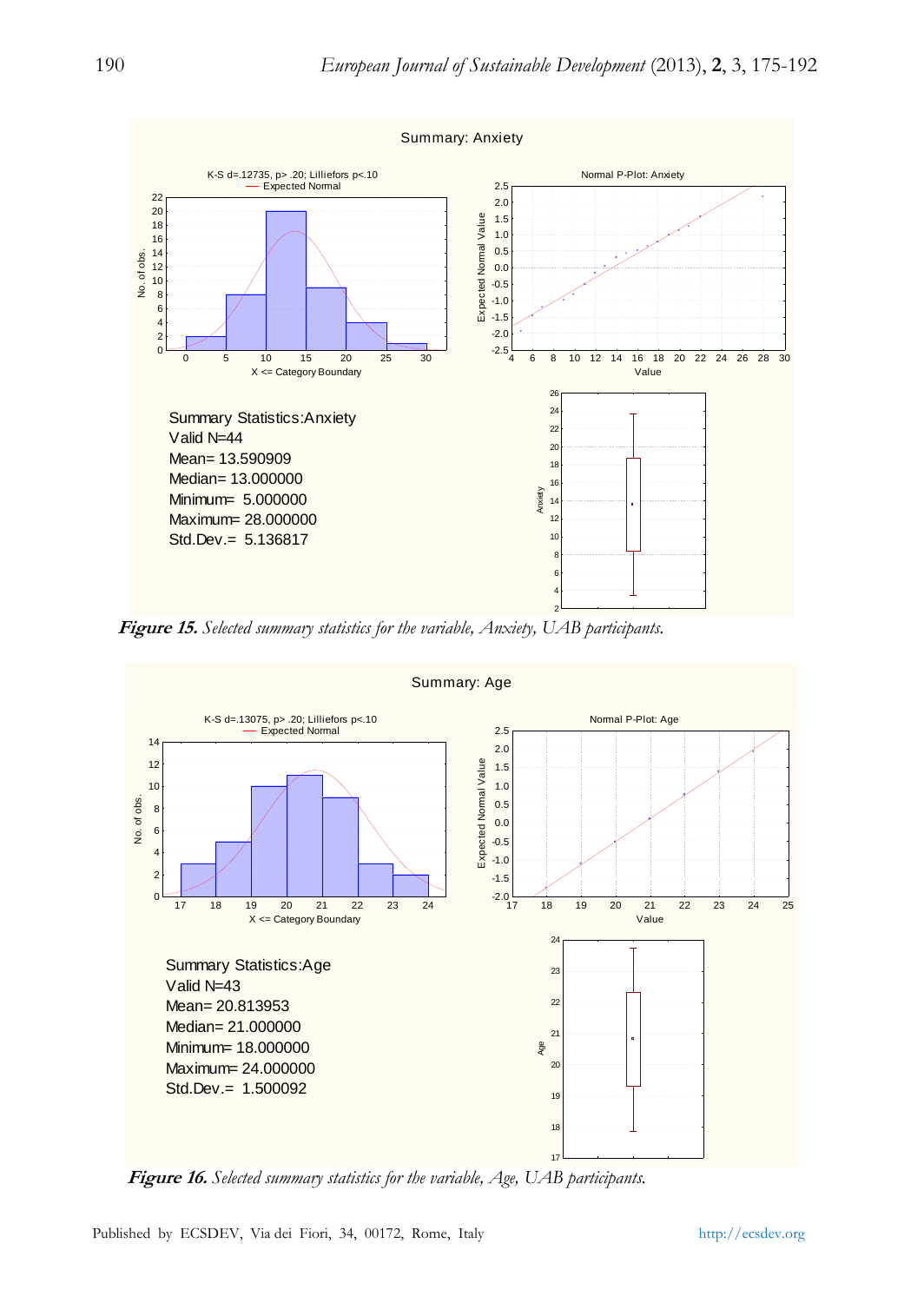# **6. Discussion**

In this study we explored how different psychological factors affect the college students' alcohol consumption behavior focusing on psychological factors of stress, self esteem and anxiety. The authors analyzed survey data to find the association between the alcohol consumption behavior and self esteem levels, alcohol consumption behavior and stress levels, alcohol consumption behavior and anxiety levels and alcohol consumption behavior and age. Scatter plots, Spearman Rank Order Correlation and descriptive statistical estimates were analyzed. The following findings were consistent between both universities:

*Higher levels of self esteem were associated with low alcohol consumption*. For both AAMU and UAB students, the association between alcohol consumption behavior and self esteem levels had significant weak positive correlation. That is, higher self esteem is associated with lower alcohol consumption. Conversely, students with low self esteem reported greater levels of alcohol consumption

*Students which reported higher levels of stress also consumed more alcohol*. The association between alcohol consumption behavior and stress levels for respondents had significant negative Spearman Rank Order Correlation estimates for both AAMU and UAB students. In both cases, higher stress levels were associated with alcohol consumption.

*Students experiencing higher anxiety levels were more likely to consume alcohol.* Alcohol consumption and anxiety levels for AAMU respondents had significant weak negative correlation. Similar findings were reported for UAB respondents. The same findings were evident for UAB Students in this sample.

*Age was also a factor in levels of alcohol consumption.* The association between alcohol consumption behavior and age for AAMU and UAB respondents had weak positive Spearman Rank Order Correlations. That is, younger students tended to report higher levels of alcohol consumption than their older cohorts.

From the analysis we can conclude that low self esteem, higher stress and anxiety levels and younger age increase the likelihood of consuming alcohol. These finding are important in developing effective strategies which address SUA, as they suggest psychological factors are behind consumptive behavior. This calls for forms of reactive intervention which includes counseling and proactive measures such as education.

Second, this study can be used to identify members of the student population that are most likely to suffer from SUA. It is evident in this research and other works that SUA generally afflicts the younger segment of student population.

These findings also have implications for addressing other forms of SUA such as tobacco, marijuana and drug use. Psychological factors examined in this study such as self esteem have also been associated with other types of SUA.

In closing, while we were both surprised and encouraged by the consistency in findings between students in two universities, we are also aware of a potential for regional bias; both universities are located in northern Alabama. We recommend that further cross sectional analyses be conducted in other parts of the United States. In this manner, issues concerning regional bias can be addressed while providing a further opportunity to test psychological factors associated with SUA. Measurement of these factors on the same